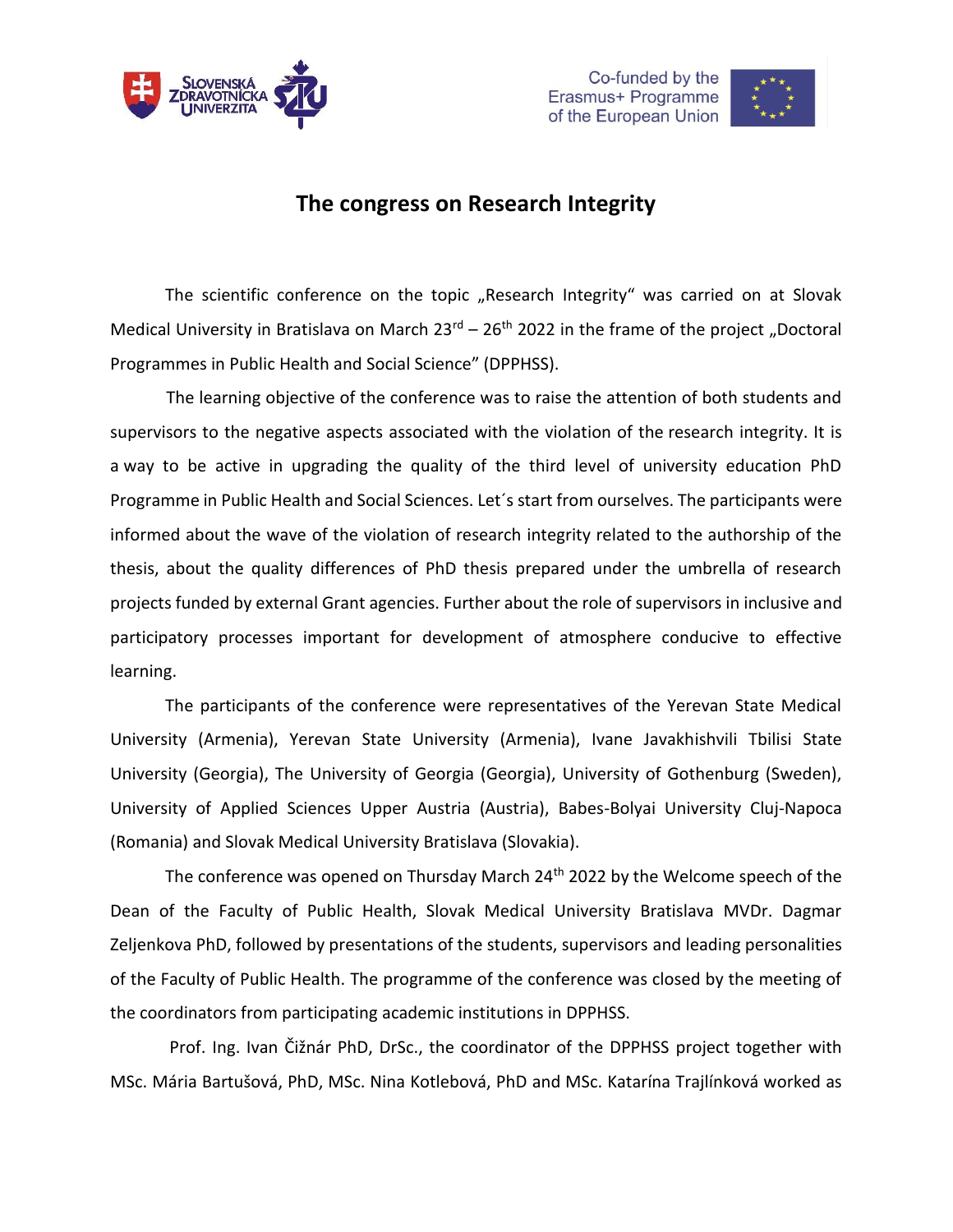





the organizing committee and contributed significantly to the success of the conference and presentation of the Faculty of Public Health, Slovak Medical University in Bratislava to the European academic community.

More information about the project can be found on the official project website:

<https://dpphss.am/>